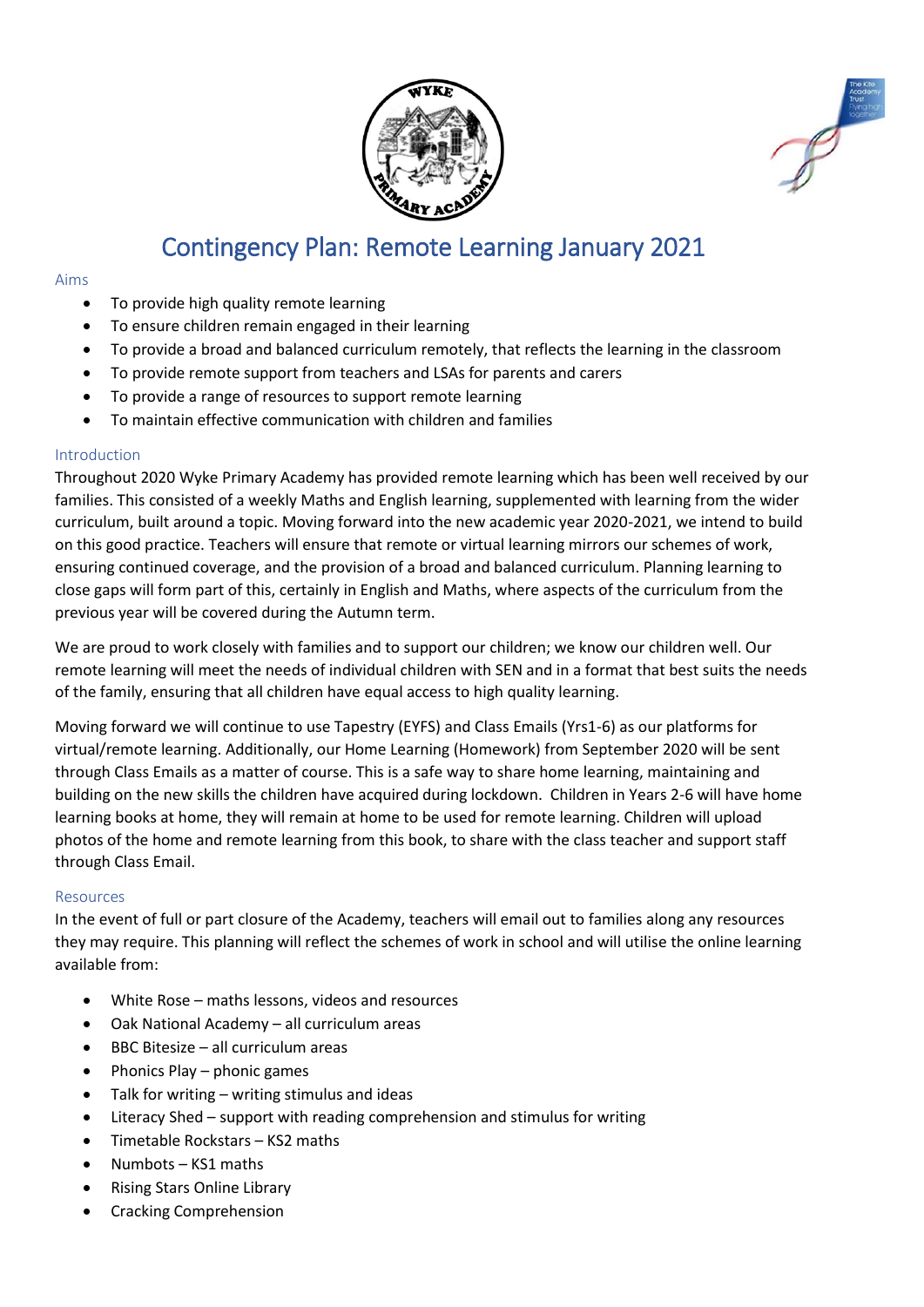# **What 'remote learning' can I expect?**

This information is to be used as a general guide and parents can expect further details of remote learning for their child as and when it is required. There are 4 stages outlined below.

Planned learning with follow-up activities will take, broadly, 3 hours each day. DO plan this flexibly around your day at home.

In order to ensure that children are catching up on missed learning from March-July 2020, much of this learning will be **NEW** learning. If you are able to help, the following are proven ways you can do this to have the greatest impact on learning and progress:

- DO talk to your child about what they know already relating to the new learning
- DO encourage them to be independent children learn most through their mistakes
- DO replay short video clips to help children understand an input
- If you can find time, DO talk to your child during the day about what they found challenging and what helped them with their work - **it will make a big difference**
- DO keep learning sessions in short manageable chunks
- DO stop and start again if something is proving a challenge or they need thinking time
- DO allow your child to copy modelled examples before having a go on their own

If your child has remote contact with friends, DO let them chat about their learning (supervising social media carefully of course!)

## How we will communicate with you:

• Our platforms to support remote learning are Tapestry (EYFS) and Class Email (Yrs1-6) Learning will be accessed through links on these platforms. Learning will be provided in a range of ways; videos, worksheets, websites, written work.

### **At Stage 1**

• Feedback on your child's learning will be given on their return to school.

# **At Stages 2-4**

- Please ensure that you check Class Email and Tapestry each day.
- Feedback on your child's learning will be provided by the class teacher and support staff
- Feedback will take a number of different forms; we may provide you with answers for selfmarking; we may acknowledge with a smiley face or like; we may ask you to choose key pieces to share by taking a photo and uploading to Class Email. We may ask for a piece of learning to be uploaded for in-depth feedback; we may not give direct feedback but adapt the following day's learning in light of our assessment
- Communication between the teacher and child, about the learning, will form part of the feedback and in the event of reaching stage 3 or 4, there will be communication this way.
- Participation and learning on Timestables Rockstars and Numbots will continue to be monitored
- We undertake to contact you and your child by telephone weekly where possible and, in some cases, more frequently
- We will set up TEAMS meetings weekly, either 1:1 or in groups

At Stages 3 and 4, there will be short recorded inputs from class teachers and/or support staff as appropriate to the year group. Messages, stories and assemblies will be offered as well to maintain the sense of community and togetherness.

Wyke Primary: Learning at home, learning at school; socially distanced, emotionally close.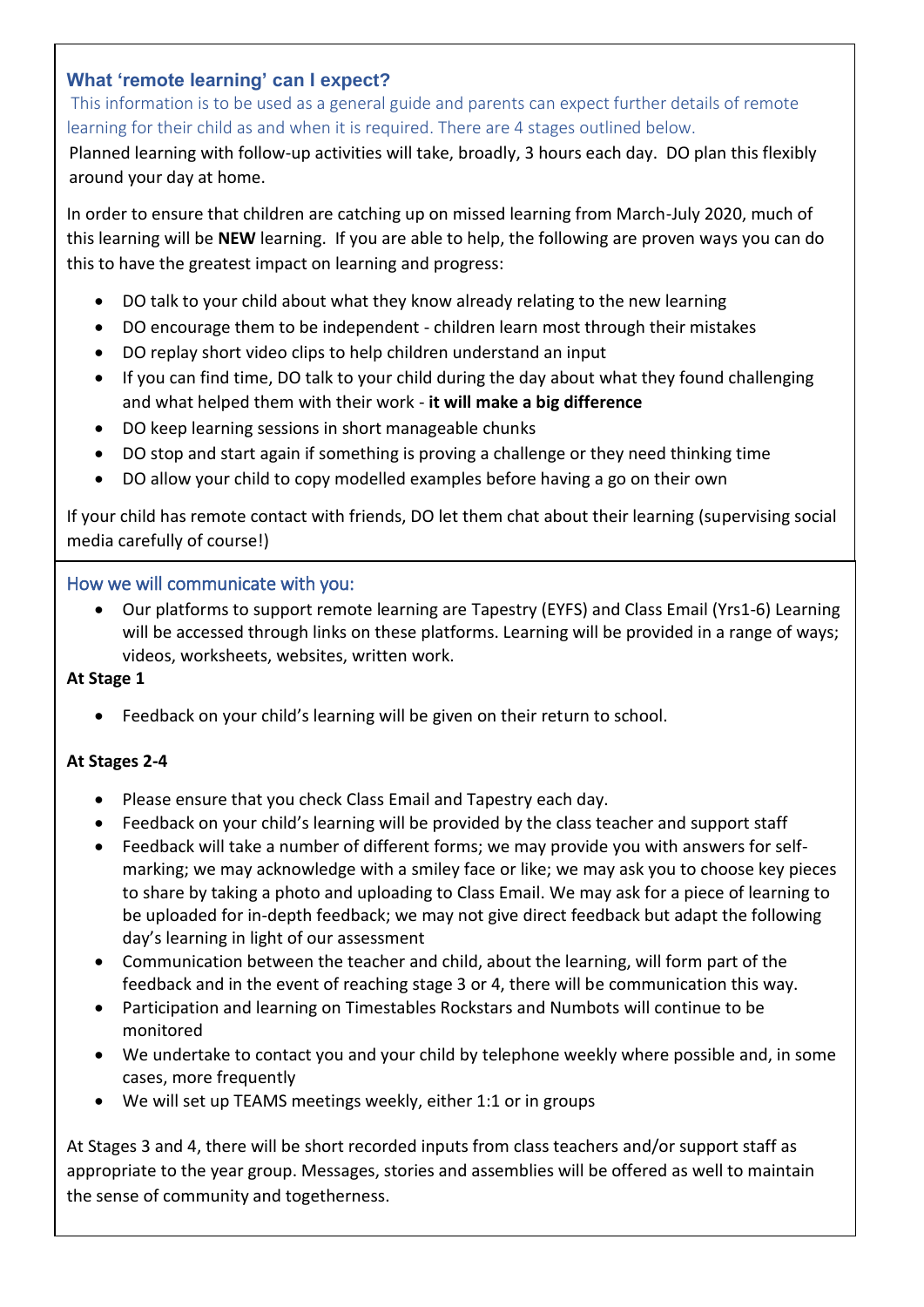|                                                                                                                                                                                                                                                                                    | Stages of response to remote learning situations                                                                                                                                                                                                                                                                                                                                                                                                                                                                                                                                                                                                                                                                                                                                                                                                                                                                                                                                                                                                                                                                                                                                                                                        |
|------------------------------------------------------------------------------------------------------------------------------------------------------------------------------------------------------------------------------------------------------------------------------------|-----------------------------------------------------------------------------------------------------------------------------------------------------------------------------------------------------------------------------------------------------------------------------------------------------------------------------------------------------------------------------------------------------------------------------------------------------------------------------------------------------------------------------------------------------------------------------------------------------------------------------------------------------------------------------------------------------------------------------------------------------------------------------------------------------------------------------------------------------------------------------------------------------------------------------------------------------------------------------------------------------------------------------------------------------------------------------------------------------------------------------------------------------------------------------------------------------------------------------------------|
| Circumstance                                                                                                                                                                                                                                                                       | Remote learning                                                                                                                                                                                                                                                                                                                                                                                                                                                                                                                                                                                                                                                                                                                                                                                                                                                                                                                                                                                                                                                                                                                                                                                                                         |
| <b>Stage 1:</b><br>My child is absent<br>because:<br>They may be<br>awaiting test<br>results/required to<br>isolate.<br>The rest of their<br>school bubble are<br>attending school<br>and being taught<br>as normal.                                                               | 'Get-going' work is provided - this will be revisionary learning, we may<br>direct you to websites such as Oak Academy Trust and White Rose Maths<br>and ask you to following the learning for the appropriate year group that<br>day. Reading, Timestables Rockstars, spelling practice and other familiar<br>activities can be undertaken. There may be home learning to complete.<br>Children will receive instructions about what to do via Class Email.<br>If a child is unwell, we would not expect to be engaged in the learning until<br>they are well enough to do so.<br>If children are feeling well enough, time for exercise should also be<br>allocated.                                                                                                                                                                                                                                                                                                                                                                                                                                                                                                                                                                  |
| This work will be<br>provided from the<br>second day of the<br>child's absence.                                                                                                                                                                                                    |                                                                                                                                                                                                                                                                                                                                                                                                                                                                                                                                                                                                                                                                                                                                                                                                                                                                                                                                                                                                                                                                                                                                                                                                                                         |
| <b>Stage 2:</b><br>My child is absent<br>because<br>they, another<br>sibling or<br>household<br>member- have had<br>a positive test<br>result OR<br>Imposed self-<br>isolation.<br>The rest of their<br>school bubble may<br>be attending<br>school and being<br>taught as normal. | Maths learning will be shared on Class Email/Tapestry following<br>٠<br>on/mirroring the maths being covered in the classroom at that time. This<br>may be a based on White Rose Maths videos (the scheme used in school),<br>the screens shared in the classroom and resources/worksheets used in the<br>classroom.<br>English tasks for KS2 will be shared on Class Email will following the<br>sequence of learning happening in the classroom. The quantity will be<br>dependent on age/stage of your child. The learning can be uploaded to<br>Class Email to share with staff.<br>Phonics sessions/tasks for EYFS and KS1 will be shared on Tapestry and<br>$\bullet$<br>Class Email- to work on the sounds your child will be missing<br>Spelling - the spelling rule of the week and key words will be shared for<br>children in KS2<br>Learning from the wider, creative curriculum- from one or two subject<br>areas following the lessons being covered in class that week. If the learning<br>depends on specific resources an alternative will be provided from The Oak<br>Academy Trust via a website link<br>Daily reading at home in line with normal expectations<br>$\bullet$<br>Physical exercise should be built in |
| <b>Stage 3:</b><br>My child's whole<br>bubble is not<br>permitted to<br>attend school<br>because they, or<br>other members of<br>their bubble, have<br>tested positive for<br>Covid-19.                                                                                            | Daily Maths, English and Phonics and Topic work will be sent via Class<br><b>Email</b><br>Work will be sent on a Sunday and Thursday<br>Learning may be supplemented by online resources and videos.<br>1:1 support - if your child receives 1:1 support and they are isolating; a<br>$\bullet$<br>more bespoke programme of support will be set up.<br>Your child's class teacher will endeavour to contact your child on a weekly<br>basis to offer support and give feedback on their remote learning to date.                                                                                                                                                                                                                                                                                                                                                                                                                                                                                                                                                                                                                                                                                                                       |